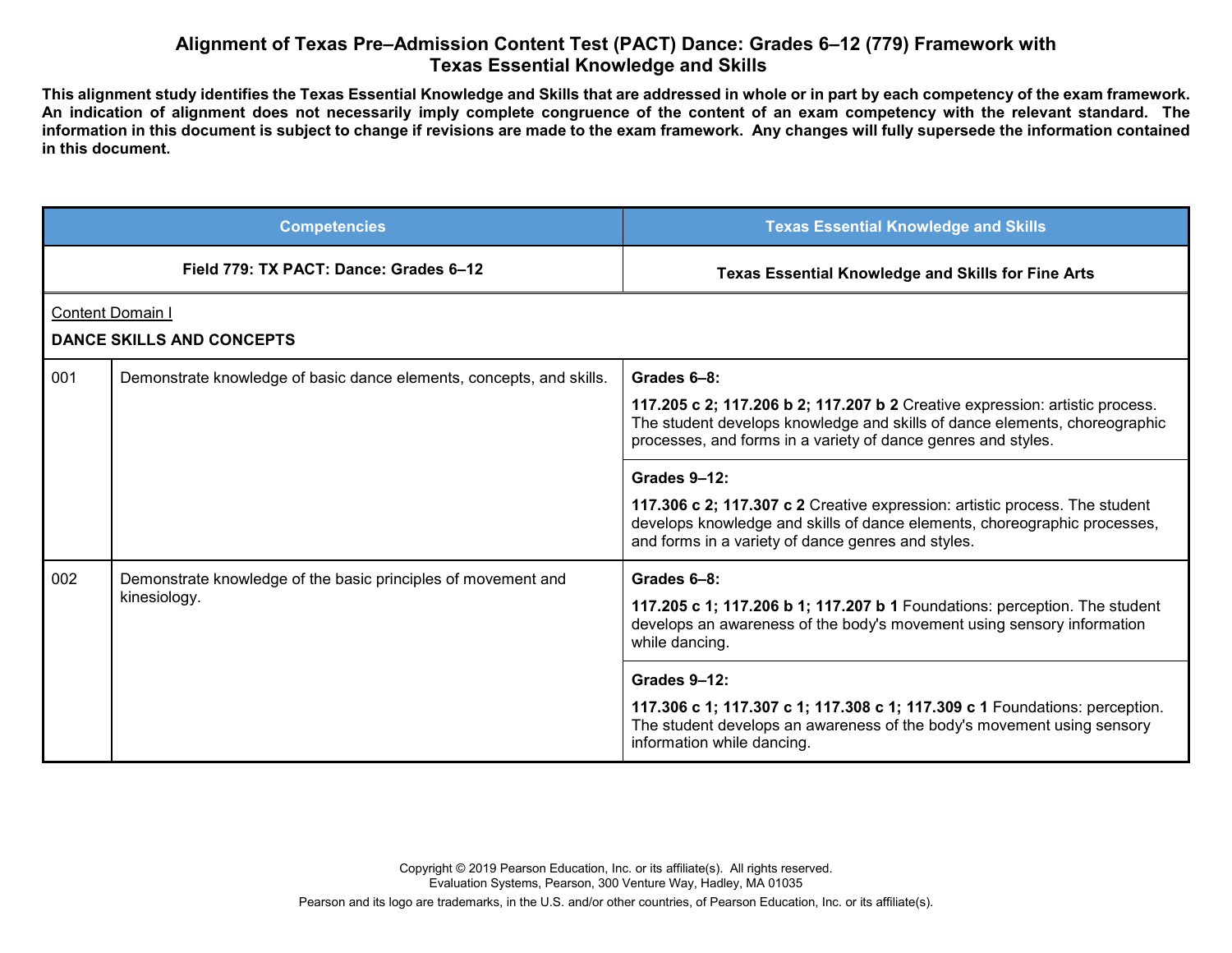| <b>Competencies</b>                                                              |                                                                                                                                                | <b>Texas Essential Knowledge and Skills</b>                                                                                                                                                                                                                                                                                                                                                                                                    |  |
|----------------------------------------------------------------------------------|------------------------------------------------------------------------------------------------------------------------------------------------|------------------------------------------------------------------------------------------------------------------------------------------------------------------------------------------------------------------------------------------------------------------------------------------------------------------------------------------------------------------------------------------------------------------------------------------------|--|
|                                                                                  | Field 779: TX PACT: Dance: Grades 6-12                                                                                                         | <b>Texas Essential Knowledge and Skills for Fine Arts</b>                                                                                                                                                                                                                                                                                                                                                                                      |  |
| 003                                                                              | Demonstrate knowledge of the fundamental technical skills and<br>concepts of performance dance (i.e., ballet, modern, jazz, and tap<br>dance). | Grades 6-8:<br>117.205 c 3; 117.206 b 3; 117.207 b 3 Creative expression: performance. The<br>student develops knowledge and execution of technical dance skills and a<br>variety of dance genres and styles through performing.<br>Grades 9-12:<br>117.309 c 3 Creative expression: performance. The student demonstrates<br>knowledge and execution of technical dance skills in a variety of dance genres<br>and styles through performing. |  |
| 004                                                                              | Demonstrate knowledge of the fundamental technical skills and<br>concepts of historical and contemporary world and social dance forms.         | Grades 6-8:<br>117.205 c 2; 117.206 b 2; 117.207 b 2 Creative expression: artistic process.<br>The student develops knowledge and skills of dance elements, choreographic<br>processes, and forms in a variety of dance genres and styles.                                                                                                                                                                                                     |  |
|                                                                                  |                                                                                                                                                | <b>Grades 9-12:</b><br>117.306 c 4; 117.308 c 4 Historical and cultural relevance. The student<br>demonstrates an understanding of cultural, historical, and artistic diversity.<br>117.308 c 5 Critical evaluation and response. The student makes informed<br>personal judgments about dance and the meaning and role of dance in society.                                                                                                   |  |
| <b>Content Domain II</b><br><b>CREATING, PERFORMING, AND RESPONDING TO DANCE</b> |                                                                                                                                                |                                                                                                                                                                                                                                                                                                                                                                                                                                                |  |
| 005                                                                              | Demonstrate knowledge of diverse and emergent choreographic<br>principles, structures, and processes.                                          | Grades 6-8:<br>117.205 c 2; 117.206 b 2; 117.207 b 2 Creative expression: artistic process.<br>The student develops knowledge and skills of dance elements, choreographic<br>processes, and forms in a variety of dance genres and styles.                                                                                                                                                                                                     |  |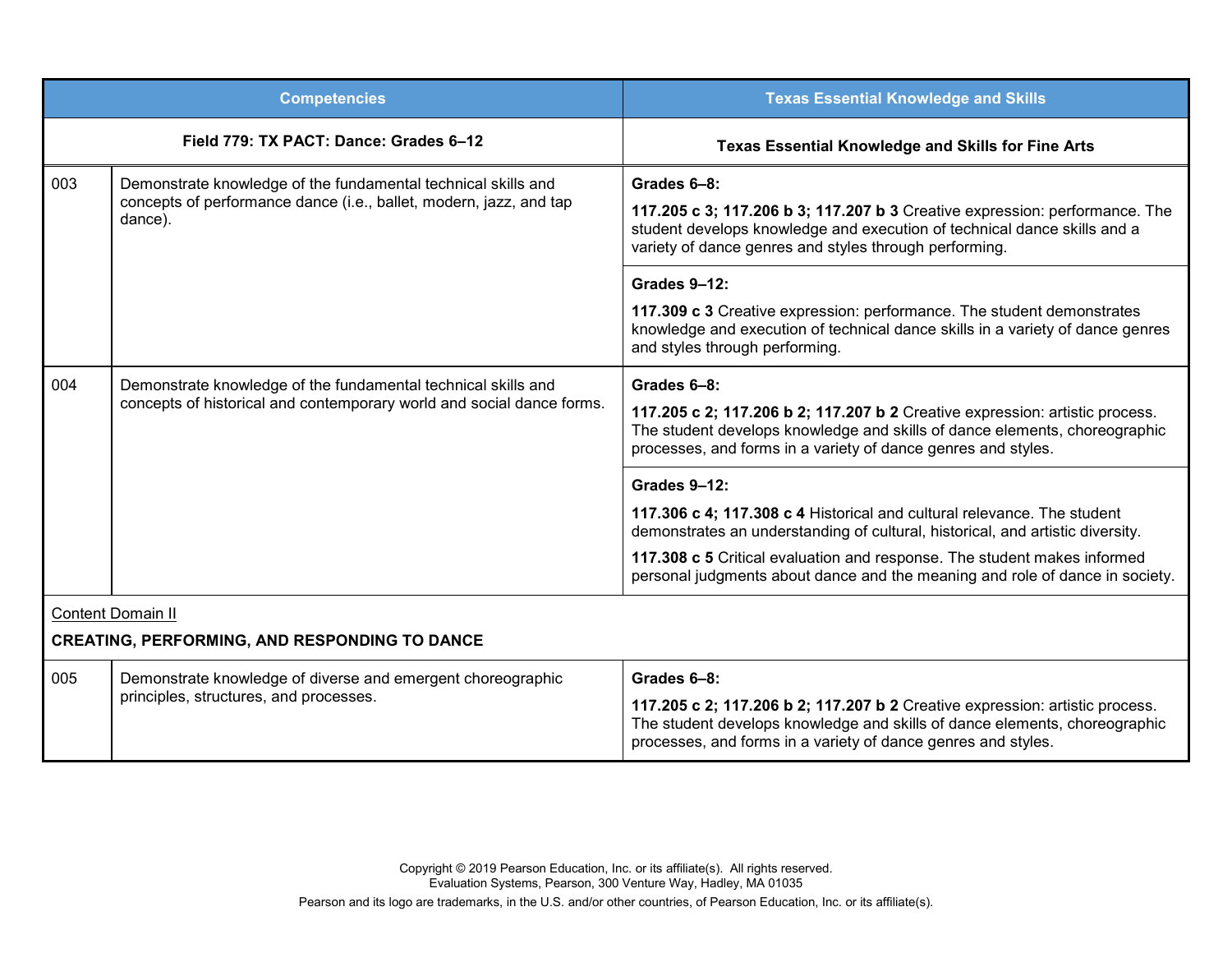| <b>Competencies</b>                    |                                                                                        | <b>Texas Essential Knowledge and Skills</b>                                                                                                                                                                                                                                                                               |
|----------------------------------------|----------------------------------------------------------------------------------------|---------------------------------------------------------------------------------------------------------------------------------------------------------------------------------------------------------------------------------------------------------------------------------------------------------------------------|
| Field 779: TX PACT: Dance: Grades 6-12 |                                                                                        | Texas Essential Knowledge and Skills for Fine Arts                                                                                                                                                                                                                                                                        |
|                                        |                                                                                        | <b>Grades 9-12:</b><br>117.306 c 2; 117.307 c 2; 117.308 c 2; 117.309 c 2 Creative expression:<br>artistic process. The student develops knowledge and skills of dance elements,<br>choreographic processes, and forms in a variety of dance genres and styles.                                                           |
| 006                                    | Understand dance as a way to create and communicate meaning.                           | Grades 6-8:<br>117.205 c 2; 117.206 b 2; 117.207 b 2 Creative expression: artistic process.<br>The student develops knowledge and skills of dance elements, choreographic<br>processes, and forms in a variety of dance genres and styles.<br>117.205 c 3; 117.206 b 3; 117.207 b 3 Creative expression: performance. The |
|                                        |                                                                                        | student develops knowledge and execution of technical dance skills and a<br>variety of dance genres and styles through performing.                                                                                                                                                                                        |
|                                        |                                                                                        | <b>Grades 9-12:</b><br>117.306 c 2; 117.307 c 2; 117.309 c 2 Creative expression: artistic process.<br>The student develops knowledge and skills of dance elements, choreographic<br>processes, and forms in a variety of dance genres and styles.                                                                        |
| 007                                    | Demonstrate knowledge of the basic principles of dance performance<br>and production.  | Grades 6-8:<br>117.205 c 3; 117.206 b 3; 117.207 b 3 Creative expression: performance. The<br>student develops knowledge and execution of technical dance skills and a<br>variety of dance genres and styles through performing.                                                                                          |
|                                        |                                                                                        | <b>Grades 9-12:</b><br>117.306 c 3; 117.307 c 3; 117.308 c 3; 117.309 c 3 Creative expression:<br>performance. The student demonstrates knowledge and execution of technical<br>dance skills in a variety of dance genres and styles through performing.                                                                  |
| 008                                    | Demonstrate knowledge of the basic principles of dance analysis and<br>interpretation. | Grades 6-8:<br>117.205 c 5; 117.206 c 5; 117.207 c 5 Critical evaluation and response. The<br>student makes informed personal judgments about dance and the meaning and<br>role of dance in society.                                                                                                                      |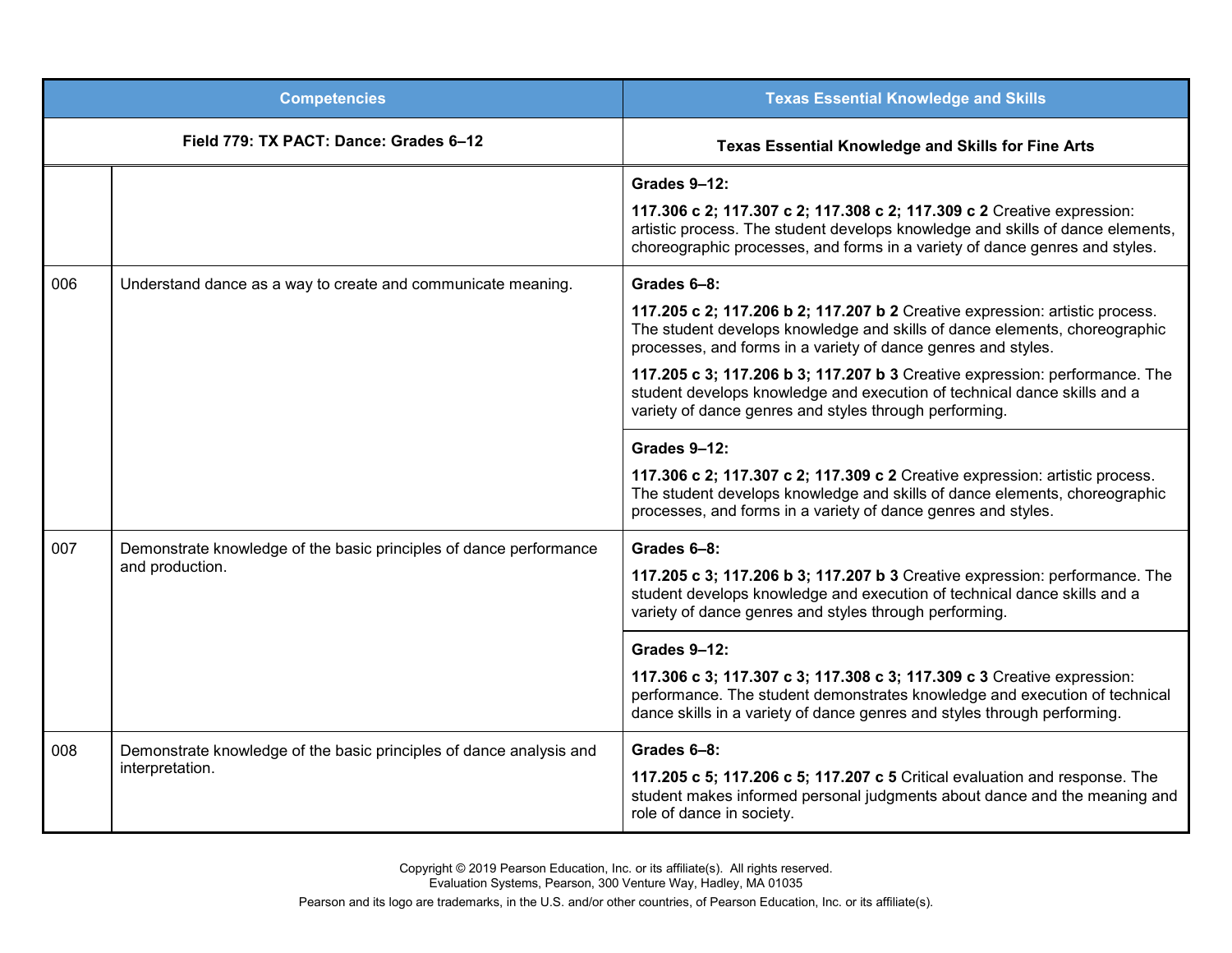| <b>Competencies</b>                          |                                                                                                          | <b>Texas Essential Knowledge and Skills</b>                                                                                                                                                                                       |  |
|----------------------------------------------|----------------------------------------------------------------------------------------------------------|-----------------------------------------------------------------------------------------------------------------------------------------------------------------------------------------------------------------------------------|--|
| Field 779: TX PACT: Dance: Grades 6-12       |                                                                                                          | <b>Texas Essential Knowledge and Skills for Fine Arts</b>                                                                                                                                                                         |  |
|                                              |                                                                                                          | Grades 9-12:                                                                                                                                                                                                                      |  |
|                                              |                                                                                                          | 117.309 c 5 Critical evaluation and response. The student makes informed<br>personal judgments about dance and the meaning and role of dance in society.                                                                          |  |
| <b>Content Domain III</b>                    |                                                                                                          |                                                                                                                                                                                                                                   |  |
| <b>CONNECTIONS TO DANCE IN EVERYDAY LIFE</b> |                                                                                                          |                                                                                                                                                                                                                                   |  |
| 009                                          | Demonstrate knowledge of components of healthful living and fitness<br>that promote lifelong well-being. | Grades 6-8:                                                                                                                                                                                                                       |  |
|                                              |                                                                                                          | 117.205 c 3; 117.206 b 3; 117.207 b 3 Creative expression: performance. The<br>student develops knowledge and execution of technical dance skills and a<br>variety of dance genres and styles through performing.                 |  |
|                                              |                                                                                                          | 117.205 c 1; 117.206 b 1; 117.207 b 1 Foundations: perception. The student<br>develops an awareness of the body's movement using sensory information<br>while dancing.                                                            |  |
|                                              |                                                                                                          | Grades 9-12:                                                                                                                                                                                                                      |  |
|                                              |                                                                                                          | 117.306 c 1; 117.307 c 1; 117.308 c 1; 117.309 c 1 Foundations: perception.<br>The student develops an awareness of the body's movement using sensory<br>information while dancing.                                               |  |
|                                              |                                                                                                          | 117.306 c 3; 117.307 c 3; 117.308 c 3; 117.309 c 3 Creative expression:<br>performance. The student demonstrates knowledge and execution of technical<br>dance skills in a variety of dance genres and styles through performing. |  |